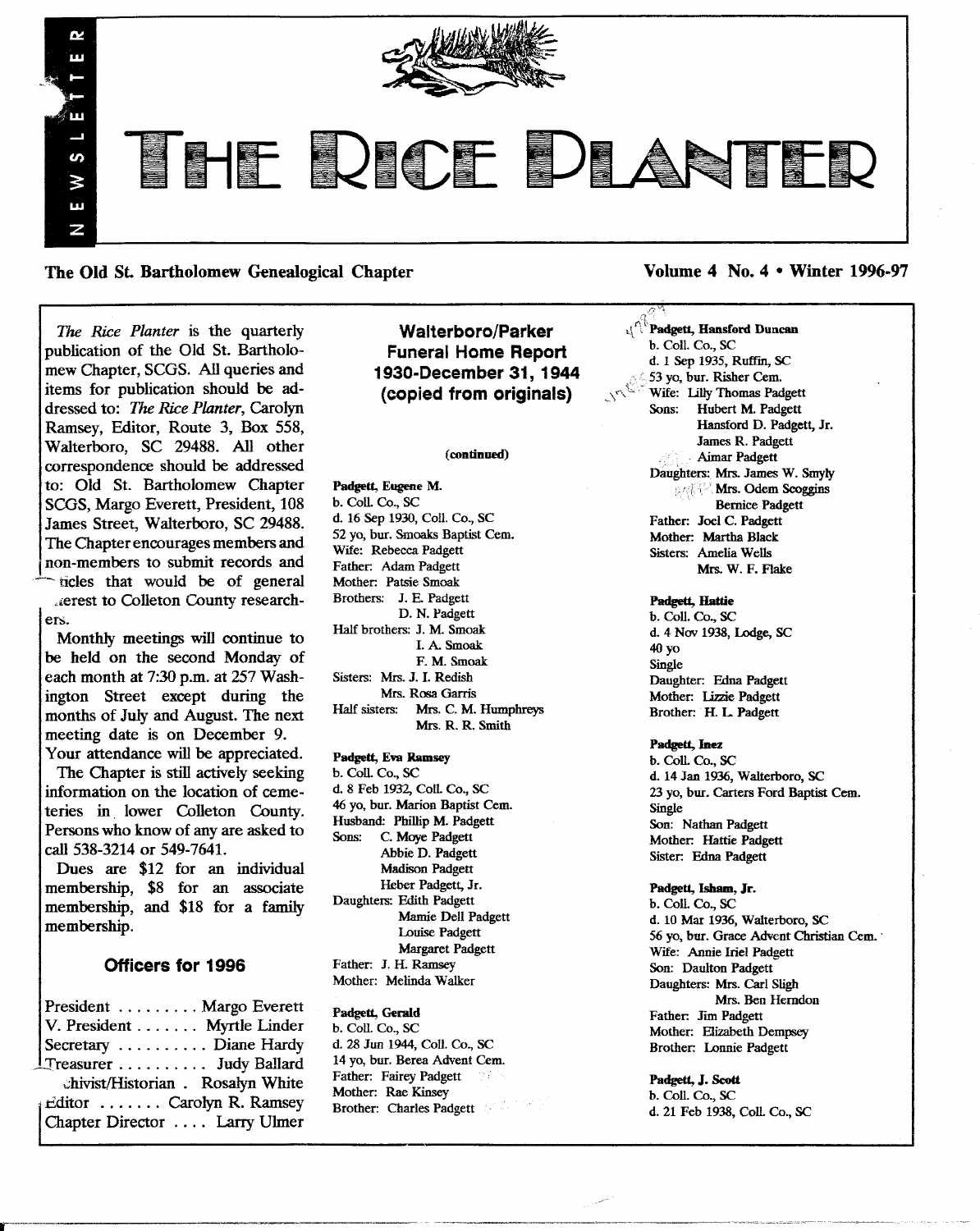70 yo, bur. Smith Cern. Wife: Mary Smith Padgett Sons: Bartow Padgett Monroe Padgett Haskell Padgett C. Garris Padgett Smith Padgett Ivey Padgett Daughters: Mrs. Della Padgett Mrs. J. B. Fralix Mrs. W. M. Brunswick Mrs. Katy Jane Stewart Mrs. Fstelle Morris

Padgett, Jabe A.

b. 5 Jul 1866, little Swamp, SC d. 9 Jun 1934, Walterboro, SC 68 yo, bur. Live Oak Cem. Wife: Mary Miley Padgett Daughters: Mrs. D. E. Fender Mrs. R. B. Fripp Father: George Padgett Mother: Nancy **ISS** Brother: C. H. Padgett / Sister: Martha Ham

# Padgett, James A.

b. Florida d. 23 May 1933, Coil. Co., SC 74 yo, bur. Bedons Baptist Cern. Wife: Mary Harrison Padgett Sons: I. Louis Padgett Henry R. Padgett Daughters: Mrs. M. O. Hiott Mrs. W. Zeigler Mrs. A. C. Utsey Father: Josiah Padgett Mother: Mary Ann Sutcliff Brother: J. M. Padgett Sister: Mrs. W. F. Hill

#### Padgett, Colonel James Graham

b. 10 Mar 1869, Coil. Co., SC d. 19 Jan 1939, Walterboro, SC 69 yo, bur. Live Oak Cern. Wife: Ethel Moorer Padgett Father: H. D. Padgett Mother: Isabella Goodwin Sisters: Mrs. R. R. Black Mrs. B. R. Bennett Mrs. J. C. Lucas

#### Padgett, Jim

b. ColI. Co., SC d. 14 Sep 1939, Walterboro, SC 67 yo, bur. Bedons Baptist Cern. Widower of Eva Mae Carter Padgett Son: Eugene Padgett Daughters: Mrs. Fairey Dewitt Manice Padgett Mrs. Howard Hiott Mrs. Louis Lemacks Father: Matthew Padgett

,, :q \* <sup>4</sup> *1.4');* T' I

Mother: Ella Blocker Half brothers: Johnny Craven Lonnie Craven David Craven Sister: Mrs. David Blocker

# Padgett, John

b. Coil. Co., SC d. 5 Jan 1939, Coli. Co., SC 24 yo, bur. St. Pauls Cern. Wife: Ophelia Jenkins Padgett Father: Duncan Padgett Mother: Mary Jane Davis

# Padgett, Louis Champlain, Sr.

b. Coli. Co., SC d. 5 Apr 1937, Green Pond, SC 60 yo, bur. Smoaks Baptist Cern. Wife: Minnie Jones Padgett Son: Louis C. Padgett, Jr. Daughters: Idalia Padgett Mrs. IL G. Schaberg Florence Padgett Father: Benjamin Padgett Mother: Rosa Sauls Brothers: Augustus C. Padgett Joel P. Padgett Sisters: Elizabeth Padgett Mrs. Eric Sauls Mrs. T. D. Dotterer

# Fadgett, Lucas Carroll

b. 22 May 1888, Smoaks, SC d. 17 Oct 1933, Walterboro, SC 45 yo, bur. Live Oak Cem. Wife: Coralie Padgett Son: Lucas Padgett Daughters: Nancy Padgett Betty Padgett Father: A. Q. Padgett **•••** Mother: Selena Strickland Brother: W. H. Padgett Sisters: Mrs. L Utsey Mary Annie Padgett Mrs. W. C. Hartly

#### Padgett, Maurice Thompson

b. 5 May 1872, Barnwell Co., SC d. 23 Jan 1937, Williams, SC 65 yo, bur. live Oak Cern. Widow of Joel J. Padgett, Sr. Sons: J. J. Padgett, Jr. R. G. Padgett C. E. Padgett Daughters: Mrs. P. H. Gooding Mrs. John O'Quinn Father: George G. Thompson Mother: Josephene Matthews Brother: R. G. Thompson Sisters: Mrs. R. H. Willis Mattie T. Cone

#### Padgett, Mary Harrison b. Coil. Co., SC

d. 27 Jun 1938, Coli. Co., SC 81 yo, bur. Bedons Baptist Cern. Widow of James A. Padgett Sons: Henry R. Padgett I. Louis Padgett Daughters: Mrs. M. O. Hiott Mrs. W. Seigler Mrs. A. C. Utsey

<sup>2</sup> Padgett, Mary Miley d. 4 Mar 1938, Coli. Co., SC 73 yo, bur. live Oak Cern. Husband: Jabe A. Padgett / Daughters: Mrs. D. E. Fender Mrs. R. B. Fripp Father: John Miley Mother: Caroline Smith Brother: Willie Kinsey Sisters: Mrs. John Garris Mrs. Eddie Strickland Mrs. Annette Miley

Padgett, Norman E. b. ColI. Co., SC d. 14 Oct 1943 45 yo, bur. Carters Ford Baptist Cem. Wife: Mary Padgett Padgett Sons: Gerald Padgett .Vernon Padgett Father: Fred Padgett 17 Mother: Nettie Lyons Brothers: J. Melvin Padgett L Edward Padgett Half brothers: Tyler F. Padgett ' Senis Padgett Sisters: Mrs. Norman Strickland Mrs. W. H. Murdaugh (1988) the Mrs. Jim Gaskins Mrs. A. J. Driggers Mrs. Joe Crosby Mrs. Waldo Helms Mrs. Eugene Clendon Elise Padgett Maude Padgett

Padgett, Phillip M. b. Coli. Co., SC d. 14 Jul 1936, Coll. Co., SC 66 yo, bur. Risher Cem. Widower of Eva Ramsey Sons: C. Moye Padgett Abbie D. Padgett Madison Padgett Heber Padgett, Jr. Daughters: Mrs. Ed Kilpatrick Mrs. Robert Mixson Louise Padgett Margaret Padgett Father: Daniel Padgett Mother: Vicie Goodwin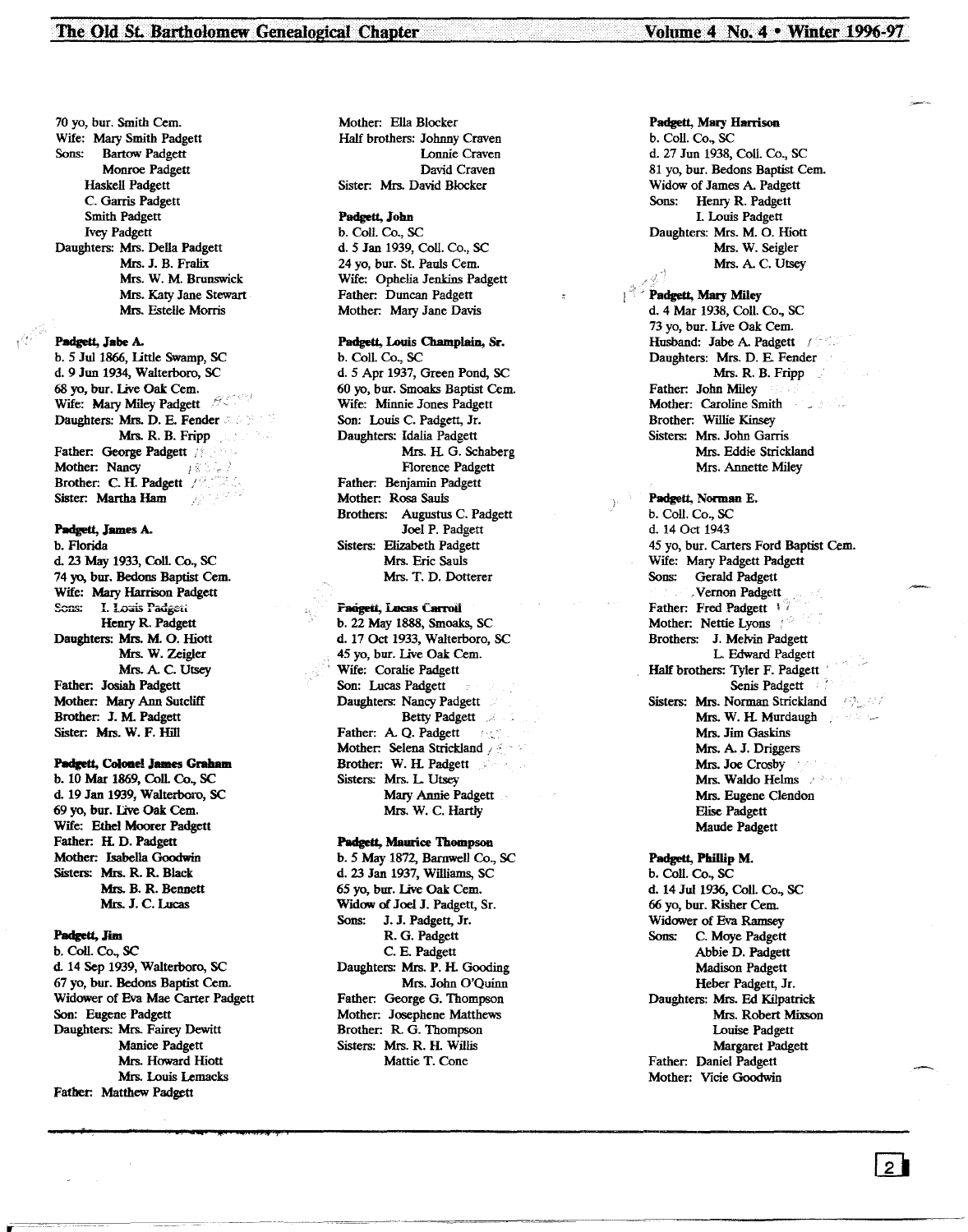'others: Isham Padgett Colonel Heber Padgett Sister: Mrs. Adella Garris

# Padgett, William Henry

b. Coll. Co., SC d. 15 Sep 1936, Coll. Co., SC 56 yo, bur. Smith Cern. Wife: Bessie Smith Padgett Daughters: Adeline Padgett Eugenia Padgett Father: A. Q. Padgett Mother: Selena Strickland Sisters: Mrs. Laurent Utsey Mary Ann Padgett

# Padgett, Willie Haskell

b. Coll. Co., SC d. 16 Oct 1935, Anderson Co., SC 24 vo. bur. Bedons Baptist Cem. Single Father: J. M. Padgett, Sr. Mother: Ruth Buckner Brothers: E. M. Padgett H. E. Padgett J. M. Padgett, Jr. Graham D. Padgett Sisters: Mrs. J. H. Hayne Mrs. C. A. Ogletree Mrs. Lee Gill

:.me,.Sarah Potter v. New York State d 20 Jun 1940, Walterboro, SC 79 yo, bur. Albany, NY, Rural Cem. Husband: Dr. Howard S. Paine

# Parker, Horace

| b. Edgefield, SC                      |
|---------------------------------------|
| d. 30 Jan 1940, Hampton, SC           |
| 72 yo, bur. Crocketville Cem.         |
| Wife: Hampton (Hampie) Gooding Parker |
| William Jennings Parker<br>Sons:      |
| Horace Bryan Parker                   |
| David Frederick Parker                |
| Charles Bissell Parker                |
| Daughter: Mrs. George J. Pluskat, Jr. |
| Father: Dr. Fred Horace Parker        |
| Mother: Sallie Dorn Parker            |
| Brothers: Milton Parker, Sr.          |
| Mott C. Parker                        |
| Dr. Frederick L. Parker               |
| Julia Teague<br>Sisters:              |
| Mrs. Walker Fowler                    |

#### Parker, Mary Blocker Strother

b. Edgefield Co., SC d. 16 Nov 1943, Beaufort, SC 49 yo, bur. St. Helena's Episcopal Cem. Husband: Milton Parker, Jr. Sons: David Strother Parker Milton Parker, III .aughters: Mrs. John Goldsborough

Martha Lake Parker Mary Irene Parker Father: David R. Strother Mother: Mattie Hill Lake Brother: Edgar G. Strother

# Patterson, lack Hall

b. Coll. Co., SC d. 24 Apr 1931 10 yo, bur. Live Oak Cem. Father: R. H. Patterson Mother: Margaret Bellinger

# Patterson, Mary Eliza Black

b. 13 Apr 1877, Walterboro, SC d. 3 Oct 1942, Walterboro, SC 65 yo, bur. live Oak Cern. Husband: Harry A. Patterson Daughters: Mrs. R. E. Cousins Mrs. W. H. Hodges, Jr. Mrs. D. Y. McWhirter Father: Robert Black Mother: Jane Elizabeth Smith Brothers: H. W. Black, Jr. D. B. Black Sister: Mrs. W. B. Gruber

# Patterson, Raymond Hall

b. Coll. Co., SC d. 30 Oct 1944, Walterboro, SC 54 yo, bur. live Oak Cern. Wife: Kate Calhoun Patterson Sons: Angus A. Patterson Raymond Calhoun Patterson Daughter: Mrs. T. R. Richardson Father: Dorling Peeples Patterson Mother: Margaret Bellinger Brothers: L B. Patterson Dorling Patterson Harry Patterson Joe Patterson Sister: Lucia Patterson

#### Patterson, Theodore

b.Jesup, GA d. 22 Sep 1934, Coll. Co., SC 18 yo, bur. Jesup Baptist Cem. Single Father: Lonnie Patterson Mother: Esther Stephen

# Pattillo, Ella Virginia Mason

b. 3 Feb 1848, Baltimore, MD d. 20 Aug 1935, Coll. Co., SC 87 yo, bur. San Jacinto Cern., Houston, TX Widow Sons: L C. Pattillo Reverend Manning M. Pattillo Daughters: Susan Pattillo Mrs. Fred Edmonds Father: William Mason Mother: Eliza F. Manning

# Payne, Joseph Gordon, Jr. b. 13 Dec 1934, Quincy, FL d. 6 Jan 1944, Walterboro, SC 9 yo, bur. Saluda, SC Father: J. G. Payne, Sr. Mother: Alta Crouch Sister: Mary Elizabeth Payne

# Payne, Joseph Gordon, Sr. b. Saluda Co., SC d. 26 Jan 1944, Walterboro, SC 52 yo, bur. Saluda, SC Wife: Alta Crouch Payne Daughter: Mary Elizabeth Payne Father: Marcus M. Payne Mother: Theodosia Pitts Brothers: Jack Payne Dr. Harvey Payne Alva Payne

# Pearcy, Walliam Herman

Sister: Elizabeth Smith

b. Dorchester Co., SC d. 29 Nov 1933 42 yo, bur. Byrd Cem., St. George, SC Wife: Elizabeth Lilly Pearcy Father: William Curtis Pearcy Mother: Mattie Wamer Half brother: Winston Pearcy

# Peeples, Herman, Jr.

b. Hampton Co., SC d. 26 May 1938, Walterboro, SC 14 mo, bur. Sand Hill Cem. Father: Herman Peeples Mother: Geneva Kling

# Pierce, Mary Chisolm

b. Dorchester Co., SC d. 17 Sep 1931, Coll. Co., SC 65 yo, bur. Cottageville Methodist Cern. Single Father: G. S. Pierce Mother: Miss Harveson Brothers: S. G. Pierce C. W. Pierce Sisters: Mrs. L W. Reeves Mrs. W. W. Ackerman Maria Pendarvis

# Pellum, Charles Wesley

b. Coll. Co., SC d. 7 Dee 1942, Walterboro, SC 77 yo, bur. live Oak Cern. Wife: Josephene Elizabeth McMillan Daughters: Irene Pellum Mrs. E. D. Free, Jr. Father: Reverend James E. Pellum Mother: Susanna Getsinger Brother: James McD. Pellum

Pellum, Edward Newton b. Coll. Co., SC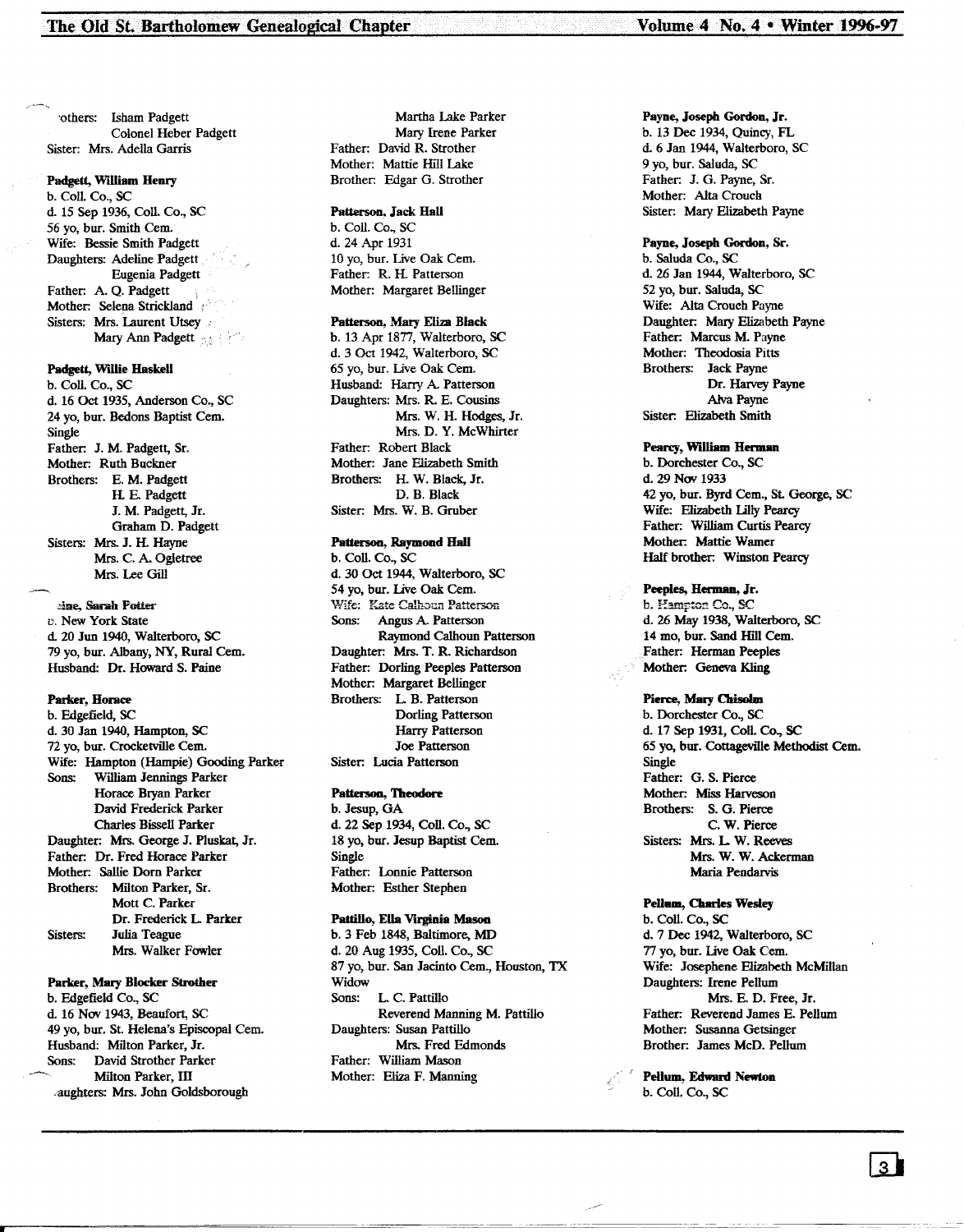d. 11 Oct 1944, Walterboro, SC 66 yo, bur. Peniel Baptist Cern. Wife: Claudia Bishop Sons: W. E. Pellum H. C. Pellum Daughters: Mrs. E. G. Murdaugh ; Mrs. L. G. Griffin Mrs. Nathaniel Dopson Geraldine Pellum Father: John Pellum 3564 Mother: Mahala Polk 3586 Sisters: Dora Breland Mrs. M. P. Yarn

#### Pellum, James Edward

b. CoIl. Co., SC d. 2 Mar 1936, ColI. Co., SC 45 yo, bur. Peniel Methodist Cem. Single Father: Jacob Pellum Mother: Mary Polk Brothers: George Pellum Tom Pellum Ben Pellum Sisters: Sular Pellum Mrs. D. C. O'Quinn Mrs. L. K. Yarn

### Pellum, James McDuffee

b. Coll. Co., SC d. 31 Mar 1943, Ehrhardt, SC 81 yo, bur. Pine Grove-Baptist Cem. Widower of Dora Frederick Pellum Sons: Frederick James Pellum McDuffee Pellum Daughter: Mrs. Charles T. Kessel

### Pellum, Mary

b. ColI. Co., SC d. 15 Jun 1931, Walterboro, SC 80 vo, bur. Peniel Methodist Cem. Husband: Jacob Pellum

# Pellum, Sidney Johnson

b. 11 Nov 1885, Coll. Co., SC d. 24 Oct 1943, Charleston, SC 57 yo, bur. Adnah Methodist Cern. Wife: Rosa Murdaugh Pellum Sons: Sidney Pellum, Jr. J. B. Pellum Adopted son: Herbert Stone Daughters: Mrs. A. Q. Crosby Mrs. P. J. Codescott Brother: Ned Pellum Sisters: Dora Breland Mrs. Perry Yarn

# Pelton, J. L.

b. 21 Apr 1913, Texas d. 19 Jun 1943, Coli. Co., SC 30 yo, bur. Coohoma, TX Father: J. L. Pelton Mother: Manda Moore

Brothers: Shelby Pelton Eluie Pelton M. Pelton Curry Lee Pelton Bill Pelton Sisters: Lucy V. Harrell Susie Halloway Minnie May Anderson

# Pendarvis, Rosa Maxine

b. 3 May 1928, ColI. Co., SC d. 24 May 1931, Cottageville, SC 3 yo, bur. Zion Cern., DC Father: O. S. Pendarvis Mother: Martha Newton

# Pennell, 2nd Lt. Edward E.

b. 4 Jul 1920, Kansas d. 12 Nov 1943, CoIl. Co., SC 23 yo, bur. Pittsburg, Kansas

# Perry, Leroy, Sr.

b. 1915, Ritter, SC d. 11 Jun 1941, Ritter, SC 26 yo, bur. St. Paul Cem., SC Single Father: James Perry Mother: Henrietta Gethers

#### Perry, Pinckney Malvenia Mizell

b. Berkley Co., SC d. 19 Sep 1930, Coil. Co., SC 65 yo, bur. limestone Cern., Dorchester Co., SC Widow of Henry G. Perry Sons: Chester M. Moorer Laurence Perry Daughter: Mrs. AThie Ethel Bailey Father: Washington Mizell Mother: Margaret Pye

#### Peters, Angie Herndon

b. 4 Jan 1870, Ehrhardt, SC d. 21 Nov 1943, North Charleston, SC 73 yo, bur. St. Johns Baptist Cern., Ehrhardt, SC Widow of J. A. Peters Sons: LeRoy Peters J. Robert Peters James H. Peters Daughters: Mrs. B. C. Hiers Idelle Peters Father: Joseph L. Herndon Mother: Sallie Kinard Brother: G. J. Herndon

# Peters, Otis

b. Coli. Co., SC d. 8 Oct 1936, ColI. Co., SC 43 yo, bur. Carters Ford Baptist Cem. Wife: Miss Morris Sons: Lamar Peters P. L. Peters Henry Peters Baby Boy

-~~======\_. -----~~~--

Daughters: Mrs. Tom Carter Doris Peters Ruby Nell Peters Father: H. A. Peters Mother: Ida Carter Brother: H. J. Peters Sisters: Mrs. C. M. Parrott Mrs. Andy Carter Mattie Jones Katie Peters

# Peurifoy, Charles Byrd

b. 10 May 1904, ColI. Co., SC d. 16 Dec 1931, Coli. Co., SC 27 yo, bur. Live Oak Cem. Single Father: James E. Peurifoy Mother: Caroline Witsell Sister: Mrs. B. P. Osborne

#### Phelan, 2nd Lt. Gerald F.

b. 18 May 1914, Stanstead, Quebec, Canada d. 28 Oct 1943, Walterboro, SC 29 yo, bur. Brooklyn, NY Single Father: John M. Phelan Mother: Lottie Planche

# Phillips, John Franklyn

b. 1 Oct 1900, Heath Springs, SC d. 9 Feb 1932, ColI. Co., SC 31 yo, bur. Springfield, NC Cem. Wife: Beaulah Williams Phillips Father: Rev. D. A. Phillips Mother: Julia Sarah Jones Brother: Dr. H. R. Phillips Sisters: Mrs. Charles E. Ulmer, Jr. Mrs. W. E. Nelson

#### Pinckney, Aaron

b. Coli. Co., SC d. 2 Jul 1938, Coll. Co., SC 19 yo, bur. White House Cem. Single Father: Abraham Pinckney Mother: Sarah Boneparte

#### Pinckney, Aaron

b. CoIl. Co., SC d. 6 Feb 1939, ColI. Co., SC 35 yo, bur. Woodford Cern. Widower Father: Billy Pinckney Mother: Minda Pinckney

#### Pinckney, Ben

b. ColI. Co., SC d. 5 Sep 1938, Green Pond, SC 37 yo, bur. Oakland Plantation Cem. Single Father: Toby Pinckney Mother: Elizabeth Smith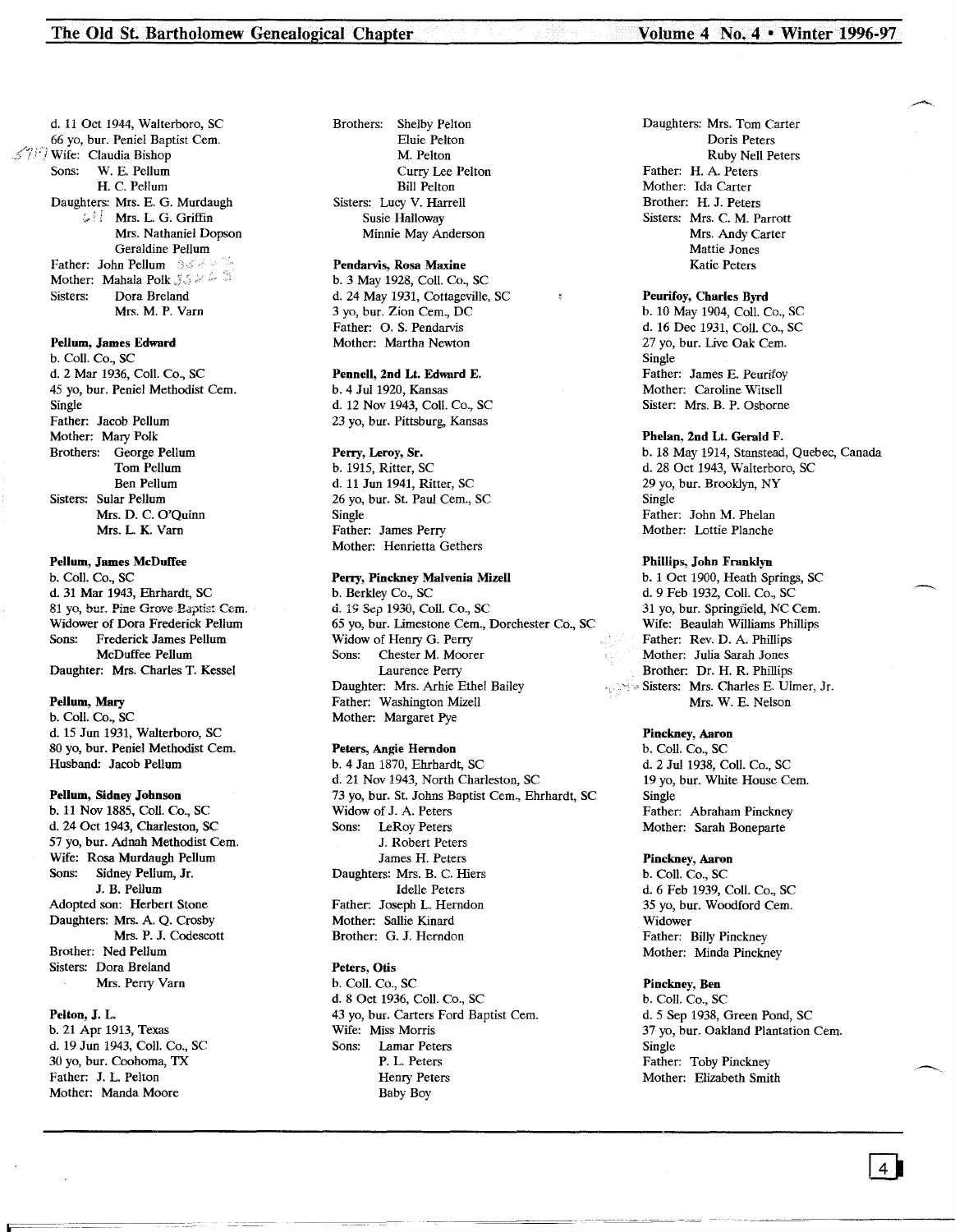:,iaos, Hattie Bell b. Coil. Co., SC d. 30 Aug 1936, Coil. Co., SC 52 yo, bur. Live Oak Cern. Widow of Daniel Piaos Father: Isaac Bell

# Pinckney, Mary A. Lyons

b. Coil. Co., SC d. 11 Nov 1931, Coil. Co., SC 79 yo, bur. Live Oak Cern. Widow of Thomas M. Pinckney Sons: T. M. Pinckney J. E. Pinckney Charlie Pinckney J. B. Pinckney Daughters: Lizzie Pinckney Catherine Smith Father: J. E. Lyons

# Pinckney, Mary Bernard Adams

b. Coil. Co., SC d. 14 May 1938, Columbia, SC 40 yo, bur. Live Oak Cern. Husband: Bernard Pinckney Son: Bernard Pinckney Daughters: Mary Pinckney Josephine Pinckney Caroline Pinckney Father: Willie Adams \,fother: Irene Smith .Brother: Heyward Adarns Sisters: Mrs. D. A. Raulerson Josephene Adams

# Piene, S. G.

b. Coil. Co., SC d. 30 Oct 1937, Charleston, SC 67 yo, bur. Cottageville Cern. Wife: Florence E. Pierce Son: G. S. Pierce Daughters: Ruth Brooks India Oleand Annie Youmans Helen Rhode Mrs. Lee Schroeder Father: Dr. George Pierce Mother: Mary Harbiston Brother: C. W. Pierce Sisters: Mariah Pendarvis Sally Ackerman

# Pinckney, Thomas M.

b. 21 Mar 1876, Beaufort Co., SC d. 22 Jul 1941, Edisto Island, SC 65 yo, bur. live Oak Cern. Wife: Ethel Smith Pinckney Son: Thomas M. Pinckney, Jr. Daughters: Mary Claire Pinckney Mildred Pinckney Father: T. M. Pinckney Mother: Mary Augusta Lyons Brothers: John E. Pinckney

Charles Pinckney Bernard Pinckney Sister: Kate Smith

# Pinckney, Wilhemina Edwards

b. Coil. Co., SC d. 6 Jul 193?, Green Pond, SC 20 yo, bur. Srnyley Cern. Husband: Solomon Pinckney Father: William Edwards Mother: Hagar Edwards

# Pinckney, William

b. Coll. Co., SC d. 20 Mar 1937, Coil. Co., SC 47 yo, bur. Ritter, SC Wife: Mary Alice Pinckney Father: Simon Pinckney Mother: Elory Pinckney

# Polk, Charlie F.

b. Coil. Co., SC d. 4 Mar 1939, Walterboro, SC 66 yo, bur. Cross Swamp Methodist Cern. Wife: Ella Fitts Polk Sons: A B. Polk F. T. Polk Daughters: Mrs. Sherman Godly Edith Polk Corine Polk Father: F. M. Polk, Sr. Mother: Polly Brabham Brother: N. E. Polk Sisters: Mrs. C.H. Campbell Mrs. J. B. Rentz

# Polk, Emma Branch

b. Coli. Co., SC d. 30 Apr 1934, Coli. Co., SC 54 yo, bur. Spring Branch Cem. Widow of W. O. Polk Sons: Palmer Polk ? Polk Daughters: Lizzie Polk Mrs. H. E. Bessinger Father: G. Branch

# Polk, Frank Henry

b. Coil. Co., SC d. 31 Aug 1935, Walterboro, SC 71 yo, bur. Cross Swamp Methodist Cern. Widower Sons: Rev. N. K. Polk Daughters: Mattie Polk Mrs. J. M. Shermen Father: Frank M. Polk Mother: Mary Brabham Brothers: C. F. Polk N. E. Polk Sisters: Mrs. C. H. Campbell Mrs. J. B. Rentz

Polk, Guy Fredrick b. 5 Jul 1903, Coil. Co., SC d. 15 May 1935, Walterboro, SC 31 yo, bur. Cross Swamp Methodist Cern. Married Father: Charles F. Polk Mother: Ella G. Fitts Brothers: A B. Polk F. T. Polk Sisters: Mrs. Sherman Godly Edith Polk Corine Polk

# Polk, Isham

b. Coil. Co., SC d. 30 Jul 1935, Coil. Co., SC 68 yo, bur. Polk Cern, Islandton, SC Widower Sons: Lotus Polk Bennie Polk Freddie Polk Homer Polk Johnny Polk Lucas Polk Madison Polk Daughters: Mrs. H. D. Polk LuIa Polk Father: John Polk Mother: Miss Johns Brother: Joe P. Polk Sisters: Coroline Jenness Mrs. M. J. Rentz Mrs. J. W. Polk Polk, Leola Annie DuBois

b. Coli. Co., SC d. 27 Feb 1942, Florence, SC 52 yo, bur. Grace Advent Christian Cem. Husband: R. J. Polk Sons: Willard Polk Coleman Polk Terald Polk Daughters: Izora Polk  $\frac{Mrs.$  Lowell Linder  $\mathbb{E}_{\phi}$  of  $\phi \in \mathbb{R}$  and Q. DuBois Father: John Q. DuBois Mother: Annie Ulmer Brother: Robert L DuBois Sisters: Mrs. M. J. Tumbleston 2 Mrs. Jessie M. Elmore

Ponds, Patricia Ann b. Coil. Co., SC d. 31 May 1944, Savannah, GA 9 mo, bur. Shiloah Baptist Cem. Father: Junior Ponds Mother: Lottie Nettles

Pope, Daniel Townsend, Jr. b. Charleston Co., SC d. 29 Jun 1934, Charleston Co., SC 68 yo, bur. Edisto Presbyterian Cern. Married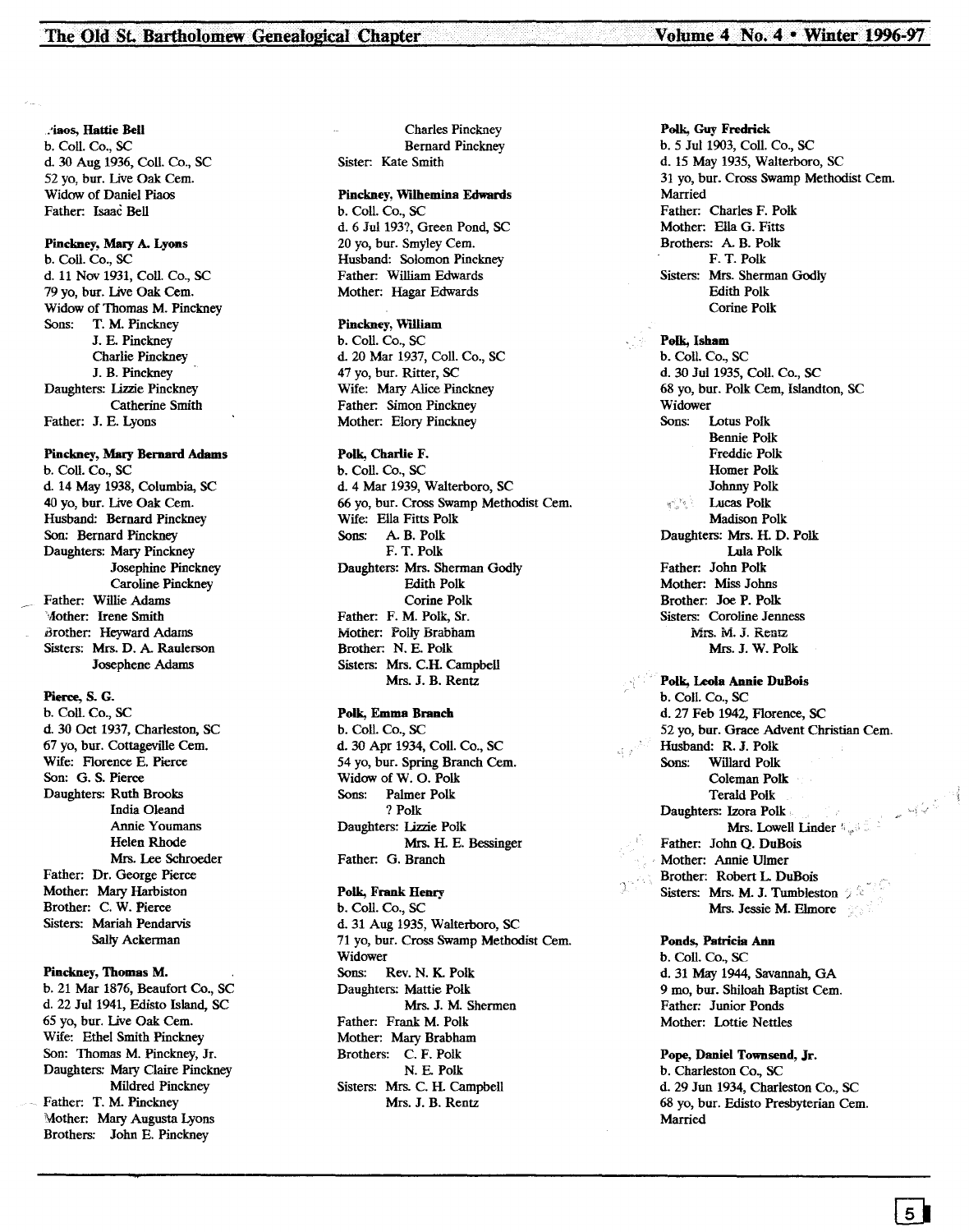Father: Dr. Daniel T. Pope, Sr. Mother: Sallie Mikell

#### Porcaro, Joe

b. New York, NY d. 27 Mar 1934, Walterboro, SC 23 yo, bur. Poughkeepsie, NY Wife: Ruth Snow Porcaro Father: Mike Porcaro Mother: Josephine Carvica

# Porter, Matilda

b. Coil. Co., SC d. 5 Mar 1938, CoIl. Co., SC 84 yo, bur. Jonesville, Cern. Single Father: Reverend Hugh Frank Porter Mother: Eliza Capers Jones Brother: Willie H. Porter

#### Powell, Mary Mott

b. Stanford, CT d. 22 Jan 1941, ColI. Co., SC 83 yo, bur. live Oak Cern. Widow of Henry Powell Daughter: Mrs. Allan Gundry Father: William Mott Mother: Eolinor Waring

# Powers, John Knox

b. Bennettsville, SC d. 14 JuJ 1941, Coil. Co., SC so yo Divorced Father: S. F. Powers Mother: Susan B. Powers Brothers: L. H. Powers Edward Powers Sisters: Mrs. Willie Dingle Mrs. G. B. Barrett Mrs. J. S. Cobb

# Preacher, Benjamin F.

b. 26 Oct 1864, Coil. Co., SC d. 13 Jut 1944, Hendersonville, SC 80 yo, bur. Black Creek Baptist Cern. Single Father: William Milton Preacher Mother: Mary Ann Ritter

#### Price, Budd George

b. Coil. Co., SC d. 8 Jun 1941, Coil. Co., SC 76 yo, bur. live Oak Cern. Wife: Rosa Fickling Price Sons: B. George Price, 2nd Fickling F. Price Gerald W. Price Daughters: Mrs. C. G. Padgett Mrs.J.J. Padgett Father: Reverend B. G. Price Mother: Rebecca A Beach Sisters: Mrs. James Linder

Mrs. John Padgett Mrs. Bianca Padgett

# Price, Emma Issacs

b. Dorchester Co., SC d. 12 May 1931, Coli. Co., SC 87 vo. bur. Live Oak Cem. Widow of Henry H. Price Sons: H. R. Price O. P. Price Daughters: Mrs. Janie Hoots Mrs. C. M. Grace Father: Henry Issacs

# Price, Ervin Clifton

b. Coll. Co., SC d. 7 Mar 1937, Coil. Co., SC 53 yo, bur. Evergreen Christian Cern. Wife: Ada Robertson Price Daughter: Mrs. C. A Rooke Father: John Price Mother: Miss Hiers Half brothers: Lamar Price Coy Price Boyd Price Willie Price Half sister: Mrs. Ollie Hays

# Price, Henry Harvey

b. Coil. Co., SC d. 22 Apr 1939, Mashawville, SC 59 yo, bur. Evergreen Christian Cem. Wife: Hattie Smith Price Sons: Hilton Price Weldon Price Daughters: Emma Price Louise Price Betty Price Mrs. C. K. Black Mrs. McCov Carter Mrs. Theodore Anderson Father: H. R. Price Mother: Emma Isaacs Brothers: H. C. Price H. L. Price O. P. Price Sister: Mrs. Walter Hoats

# Price, Henry Heyward

b. ColI. Co., SC d. 6 Sep 1935, Coil. Co., SC 47 yo, bur. Zion Baptist Cem. Single Father: John Price Mother: Mary E. Price Brothers: E. C. Price Albert Price R. M. Price L. F. Price Boyd Price Williw Price Sister: Mrs. Ollie Hayes

### Price, John Dupree

b. Coil. Co., SC d. 27 Dee 1934, Walterboro, SC 21 do, bur. Sandy Dam Methodist Cem. Father: K. E. Price Mother: Emmie Crosby

# Price, Mrs. M. S. (nee Hiott)

. b. CoIl. Co., SC d. 17 Nov 1933, Coil. Co., SC 79 yo, bur. Zion Baptist Cem. Sons: D. R. Hiott W. H. Hiott Daughter: Mrs. J. F. Jordan Father: Charlie Hiott Mother: Rebecca Adkinson

#### Price, Maggie Blue

b. Coil. Co., SC d. 5 Jun 1939, Coll. Co., SC 80 yo, bur. Neyles, SC Widow Father: Manuel Blue

# Price, Obrien Smith

b. Coil. Co., SC d. 11 Jan 1934, Jacksonboro, SC 78 yo, bur. Old White Church Cem. Widower Son: E. P. Price Father: O. R. S. Price Brothers: W. S. Price S. S. Price Half brother: George Price Sisters: Mrs. J. D. Blocker Mrs. C. C. West

#### Price, Vernon L.

b. 3 Oct 1919, Walterboro, SC d. 1943, Germany 24 yo, bur. Germany Single Father: B. George Price Mother: Ethel Gruber Brothers: B. George Price, Jr. Donald Gruber Price

#### Price, VonLebe

b. Coil. Co., SC d. 6 Jun 1932, Coll. Co., SC 12 yo, bur. Bedons Baptist Cern. Father: R. M. Price Mother: Dora Colson Sisters: 2

# Priester, Annie Viola Mew

b. 19 Nov 1885, Hampton Co., SC d. 3 Jan 1944, Walterboro, SC 58 yo, bur. Hickory Grove Baptist Cern. Husband: Harry Hasting Priester Son: Harry Howard Priester Daughters: Mrs. W. H. Reeves Mrs. T. E. Thomas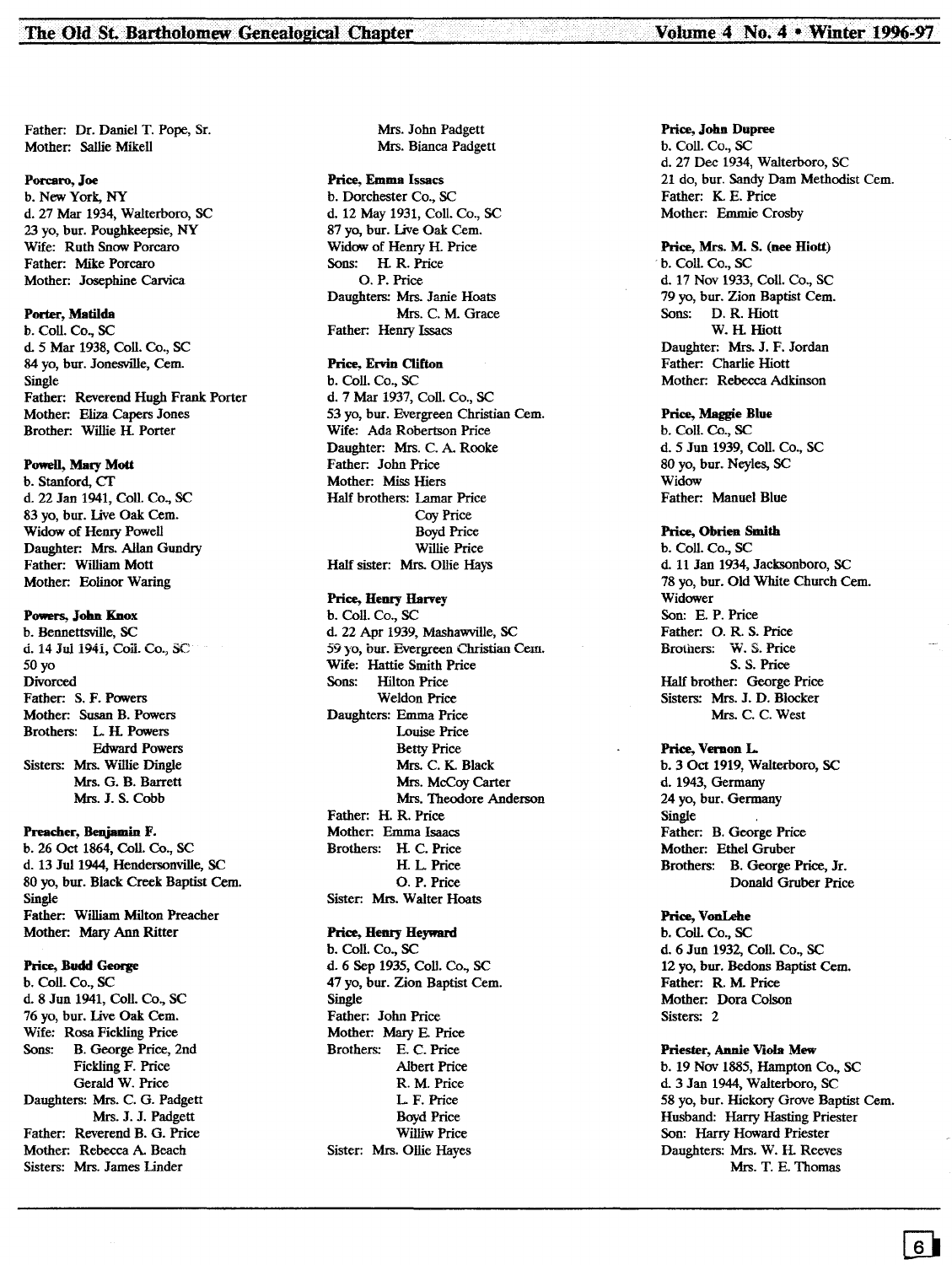Dorothy Cope Father: Howard Mew Mother: Pattie Gray Half brothers: Martin Williams David Williams Half sisters: Mrs. John Priester Mrs. Jones Thomas Mrs. Frank Thomas Edna Williams Priester, Ephriam B. b. Coil. Co., SC d. 9 Oct 1942, ColI. Co., SC 76 yo, bur. Pine Grove Cem. Wife: Mamie Gooding Priester<br>Sons: Alvertis Priester Alvertis Priester Newton Priester Owen Priester Chesley Priester Oscar Priester Willis Priester Daughters: Annie Lee Bryan Maybelle Maxcey Sula Hudson Father: Owen Priester Brother: Angus Priester Sister: Mrs. Missy Hudson

# Priester, Mamie Gooding

b. 10 Aug 1869, Ruffin, SC d. 4 Feb 1943, Ruffin, SC 't yo, Bethel Methodist Cem. idow of Ephriam B. Priester Stepsons: Newton Priester Oscar Priester Willis Priester Owen Priester Chesley Priester Alvertis Priester Stepdaughters:Annie Lee Bryan Sula Hudson Maybelle Maxey Father: Dread Gooding Mother: Caroline Bryan Brothers: Cleveland Gooding Henry Gooding Sister: Sallie Banning

# Pye, Celie Sullivan

b. Coll. Co., SC d. 3 Apr 1932, Coll. Co., SC 80 yo, bur. Grace Advent Christian cern. Widow Sons: Albert Pye George Pye Carlos Pye Daughters: Annie Craven Eunice Craven Father: John Sullivan

# Pye, Celie Benton

b. 17 Oct 1872, Coil. Co., SC 29 Dec 1942, Charleston Co., SC J yo, bur. Peniel Methodist cern.

Widow of Peter Pye Sons: Van Pye Otis Pye Daughters: Lottie O'Quinn Beulah Nettles Lizzie Mixon Father: Shadrick Benton Mother: Elizabeth O'Quinn Sister: Mrs. Andrew Bunton

# Pye, Thomas Oliver (Buddie)

b. Florida d. 6 May 1940, Canadys, SC 46 yo, bur. Hopewell Cem. Wife: Rebecca Pye Sons: T. J. Pye Clyde Pye Daughters: Rachel Pye Beulah Pye Father: Jovan Pye Mother: Henrietta Sanders Brothers: John T. Pye J.J. Pye Sisters: Evelyn Pye Pauline Pye

#### Quesinberry, Joseph Brantly

b. Green Pond, SC d. 4 Aug 1938, Green Pond, SC 2 mo, bur. Bedons Baptist Cem. Father: Isaac H. Quesinberry Mother: Clara Crocby Brothers: Junior Isaac Quesinberry Jack Quesinberry Sister: Annie Elizabeth Beach

## Quesinberry, Joseph Lanier

b. Sylvania, GA d. 28 May 1938, Walterboro, SC 2 yo, bur. Bedons Baptist Cern. Father: Isaac H. Quesinberry Mother: Clara Crosby Brothers: Junior Quesinberry Jack Quesinberry Sister: Mrs. W. F. Beach

# Rainess, Sidney

d. 4 Apr 1942, Walterboro, SC 33 yo, bur. New York City, NY Wife: Freda Rainess Son: Sheldon Rainess

# Ramsey, Elizabeth

b. Beaufort Co., SC d. 12 Jun 1941, Walterboro, SC 11 mo, bur. Black Creek Baptist cem. Father: Paul Ramsey Mother: Gladys Fisk Brothers: Eddie Ramsey LJ. Ramsey Sisters: Louise Ramsey Nora Lee Ramsey

Ramsey, Jacob Quillie b. Coil. Co., SC d. 8 Nov 1938, Walterboro, SC 65 yo, bur. Black Creek Baptist cem. Wife: Johnnyvene O'Bryan Sons: Quillie A. Ramsey Howell Ramsey Wildon Ramsey Enoch Ramsey R. D. Ramsey Daughters: Mrs. G. H. Dewitt Mrs. Hal O'Quinn Father: John Ramsey Mother: Mary Ann Ritter Brothers: Louis Randall Ramsey George Kelly Ramsey Cleveland M. Ramsey Half brothers: James A. Ramsey Benjamin F. Preacher Half sister: Mrs. Rosanna Fletcher

# Ramsey, James D.

b. 19 Nov 1875, Coil. Co., SC d. 13 Mar 1943, Walterboro, SC 67 yo, bur. Doctor's Creek Baptist cem. Wife: Essie Lee Kinard Sons: Jim David Ramsey Klein Ramsey Bissell Ramsey M. Parian Ramsey Bob N. Ramsey Daughter: Erma Dell Ramsey Father: David Ramsey Mother: Isabella Gatch Brothers: H. N. Ramsey Joe H. Ramsey Preacher D. Ramsey Sisters: Mrs. Gallie Isabell McMillian Mrs. Kate Fender

# Ramsey, Kathleen Carter

b. 21 May 1920, Ritter, SC d. 11 Oct 1940, Charleston, SC 20 yo, bur. Ebenezer Methodist Cem. Husband: R. B. Ramsey Daughter: Betty Anne Ramsey Father: DeTreville Carter, Sr. Mother: Nynpha Lovelace Carter Brothers: Detreville carter, Jr. Luther Carter Edwin Carter Sister: Anne Ray Carter

#### Ramsey, Eva

b. Coil. Co., SC d.3 Apr 1931 Widow Father: Levi Folk Mother: Anna Daniels

(to be continued)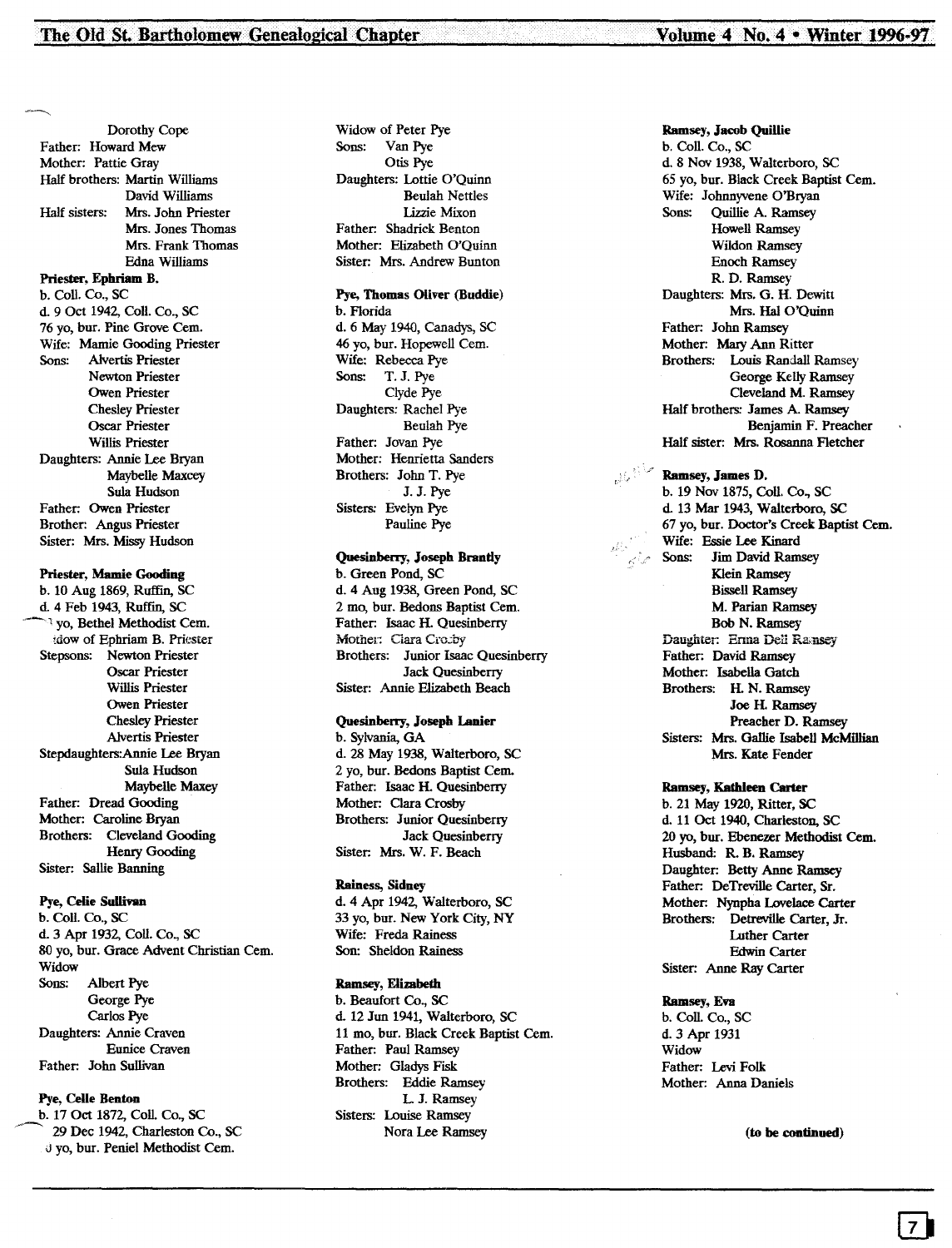# **Excerpts from the Walterboro News, Colleton Press, Colleton Democrat, Colleton Standard, and the Colleton News • 1875-1909**

(extracted by Doris M. Lucas)

# MARRIAGES

T. C. REMLEY, Jr., formerly of Walterboro, was married at Hendersonville, North Carolina, on August 22, 1904, to Miss Willie WILSON of Apopka, Florida.

Richard M. CARTER and Miss Elah GRIFFIN were married in 1905 at the home of the bride. She is the daughter of Mr. and Mrs. J. S. Griffin of Walterboro. Mr. Carter is the youngest son of M. H. Carter of Hendersonville. They were married by Reverend J. T. HIERS.

Bessie LUCAS and Mr. TERRY were married in January of 1901.

Lillie RICKENBAKER and John D. GLOVER were married in January of 1901.

Professor M. H. ACKERMAN and Miss Effie TAYLER were married at the home of the bride in Wilson, North Carolina, on Tuesday, June 16, 1891.

# **DEATHS**

David CHINNIS, infant son, died in Adams Run on March 27, 1909.

John W. BURBRIDGE of Adams Run died on March 19, 1909, at the age of 89. He is survived by his wife and eight children.

Mrs. C. B. DELOACH of Meggetts in March of 1909. She is survived by her husband and a son Bruce.

Eli CARTER died on March 21,1909, at the age of 79. He is survived by one sister, ? sons, and four daughters.

A. WICHMAN died in April of 1909 at the age of 79. He is survived by his wife Amanda Bradford and a son R. H. Wichman.

W. B. CAUSEY, clerk of court of Hampton County, died in April of 1909 after being shot in Augusta, Georgia. Surviving are his wife, three children, his mother, two sisters, and three brothers.

Mrs. Mallard WEEKS died on Wednesday, April 24, in Round O. She is survived by her husband, two grown daughters, several small children, and an infant three weeks old.

Owen H. BARNES died in May of 1909. He is survived by his wife, two daughters, and five sons.

Mrs. John REMSLEY (or REMLEY) died in Mashawville on April 29, 1909, at the age of 93. She was born October 8,1815. She was buried at Sandy Dam Church.

Alma DRAWDY, a daughter of Mr. and Mrs. J. C. Drawdy, died on May 4,1909.

Oliver P. TERRY died at home in New York in May 1909. He was the brother of J. K. Terry of Walterboro.

J. Benjamin SMOAK, age 27, was murdered by a robber on the Saturday before June 2, 1909. He was the son of J. L. Smoak.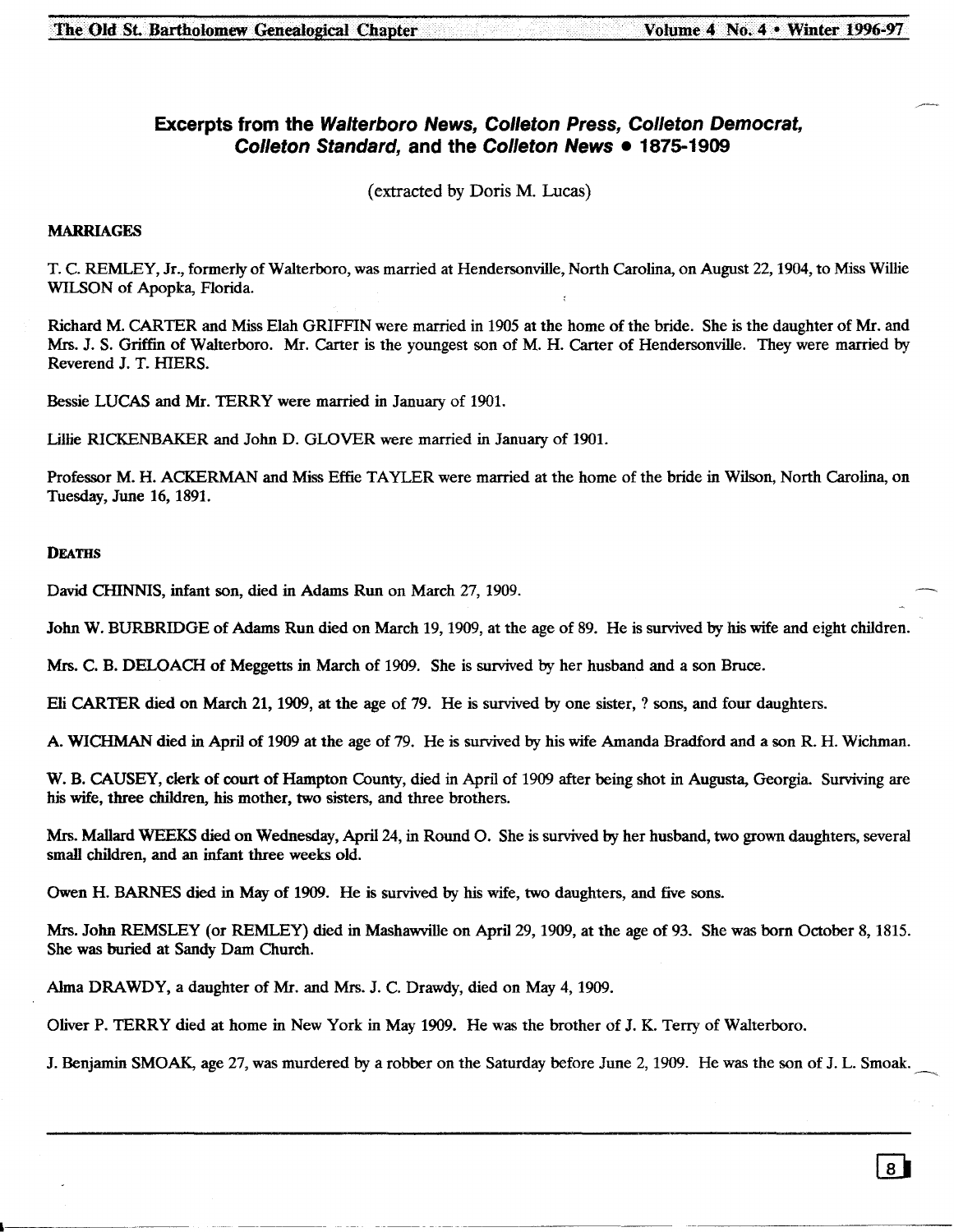

# **WARREN**

James Allen Gabel, 2556 Lindsey Drive, Rapid City, SD 57702-4758

Looking for descendants of, or any information on the children of Thomas WARREN (1799-1852) and Anne M. Warren (abt.1812-1852) of Walterboro, Colleton County, Sc. They had nine children: Emma Catherine (1833-1923) married John Daniel Edwards, Jr. (1838-1910), Lawrence (1835-?), Thomas E. (1837-1843), William Warren (1838-?), Eliza (1841-?), Rebecca (1842-?), Mary S. (1844-?), Sarah M. (1846-?), and John Bowles (1848-1927). Thomas and Anne Warren are buried in the Bethel Church Cemetery. John and Emma Edwards and John Bowles Warren are buried in a plot in Live Oak Cemetery. John and Emma Edwards had ten children, only one of who survived to maturity according to the 1900 census. That son was Lawrence Warren Edwards, who married and had two children. Is also looking for any ancestor data, including maiden name of Anne M. (?) Warren.

Finally, is seeking the ancestry of Thomas Warren, particularly his father. John Dalton Warren (1802-1885), executor of Thomas's estate was probably his brother. Also, of the same generation was George Warren (1803-1839); probably a cousin. John Warren (?-?) married Anne Dalton (?-?) in 1751 in Colleton District. They had at least six children: Mary (1752-?), John D. (1757-?), William Baker (1768-?), Thomas (1761-?), Sarah (1766-?), and John \_[l759- ?). Which of these men is the father of Thomas Warren? For that matter, How are the rest of these Warren's

nnected to the ether Warren descendants in Colleton County? Would like to correspond and share data with anyone on this ancestry.

# §§§§§

# **Census Days 1790-1940**

Did you know that one day in each census year was designated as census day? The enumeration began that day, and its report was to be correct as of that day. Each household was to include all persons living at the house on that day, regardless of when the census taker acutally visited. Persons who died after census day but before the census taker came were to be listed as if they were still alive. Babies born after census day were to be omitted.

| 1790, 1800, 1810                               | Apparently the first Monday in August |
|------------------------------------------------|---------------------------------------|
| 1820                                           | First Monday in August (August 7)     |
| 1830, 1840, 1850, 1860, 1870, 1880, 1890, 1900 | June 1                                |
| 1880-Indian Schedule                           | October 1                             |
| 1910                                           | April 15                              |
| 1020                                           | January 1                             |
| 1930, 1940                                     | April 1                               |